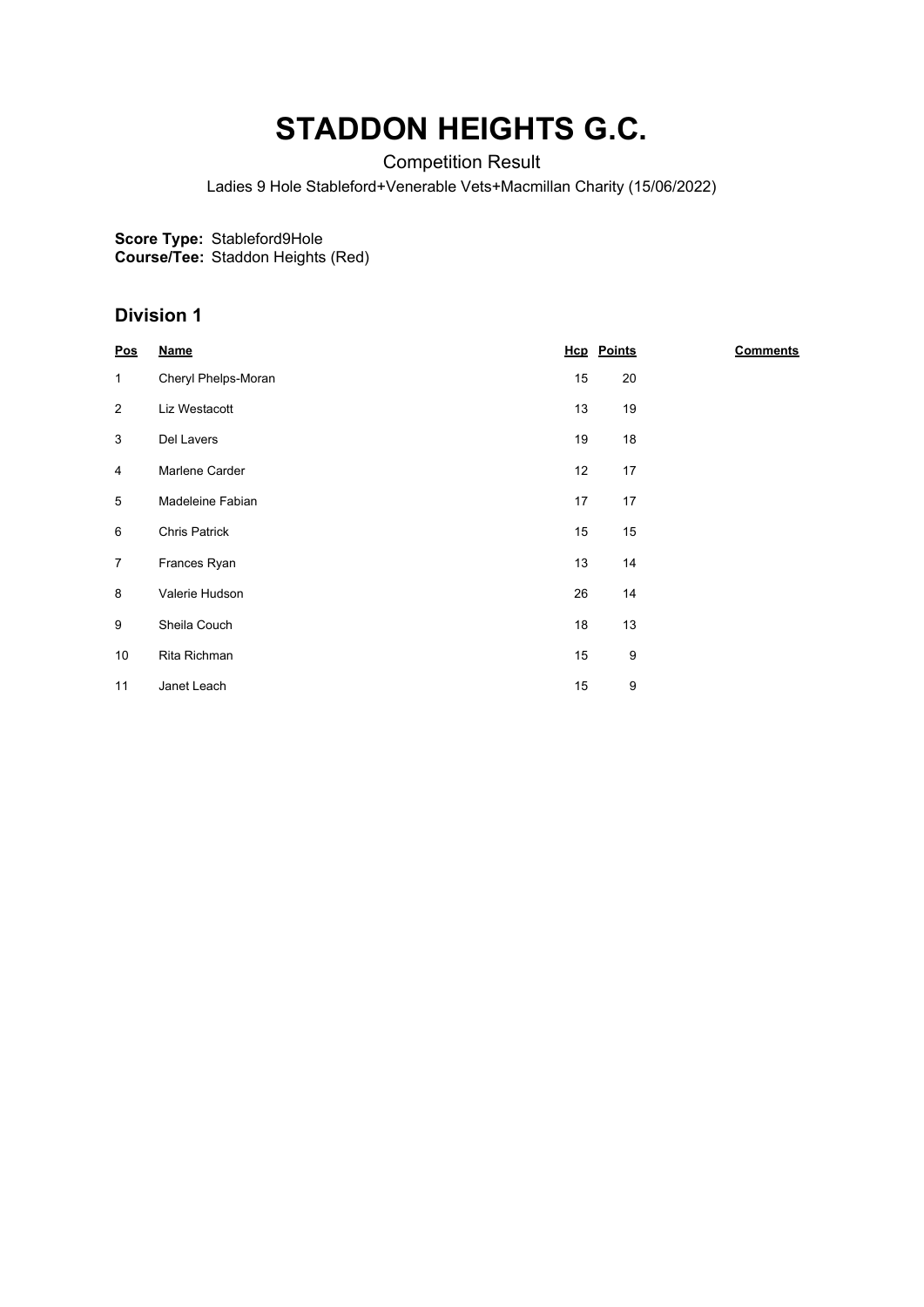# **STADDON HEIGHTS G.C.**

Competition Result

Ladies 18 Hole Stableford+Macmillan Charity (15/06/2022)

**Score Type:** Stableford

**Course/Tee:** Staddon Heights (Red)

### **Division 1**

| $\underline{\mathsf{Pos}}$ | <b>Name</b>           |    | <b>Hcp</b> Points | <b>Comments</b> |
|----------------------------|-----------------------|----|-------------------|-----------------|
| $\mathbf{1}$               | Lesley Brooks         | 25 | 41                |                 |
| $\overline{2}$             | Sam Avens             | 24 | 38                |                 |
| 3                          | Sarah Ames            | 24 | 36                |                 |
| 4                          | Jane Burley-Brown     | 21 | 34                |                 |
| 5                          | <b>Gill Whitelock</b> | 26 | 33                |                 |
| 6                          | Liz Westacott         | 26 | 32                |                 |
| $\overline{7}$             | Sandra James          | 21 | 31                |                 |
| 8                          | Ann Pigott            | 23 | 26                |                 |
| 9                          | Julie Barber          | 22 | 26                |                 |
| 10                         | Sue Andrews           | 25 | 25                |                 |